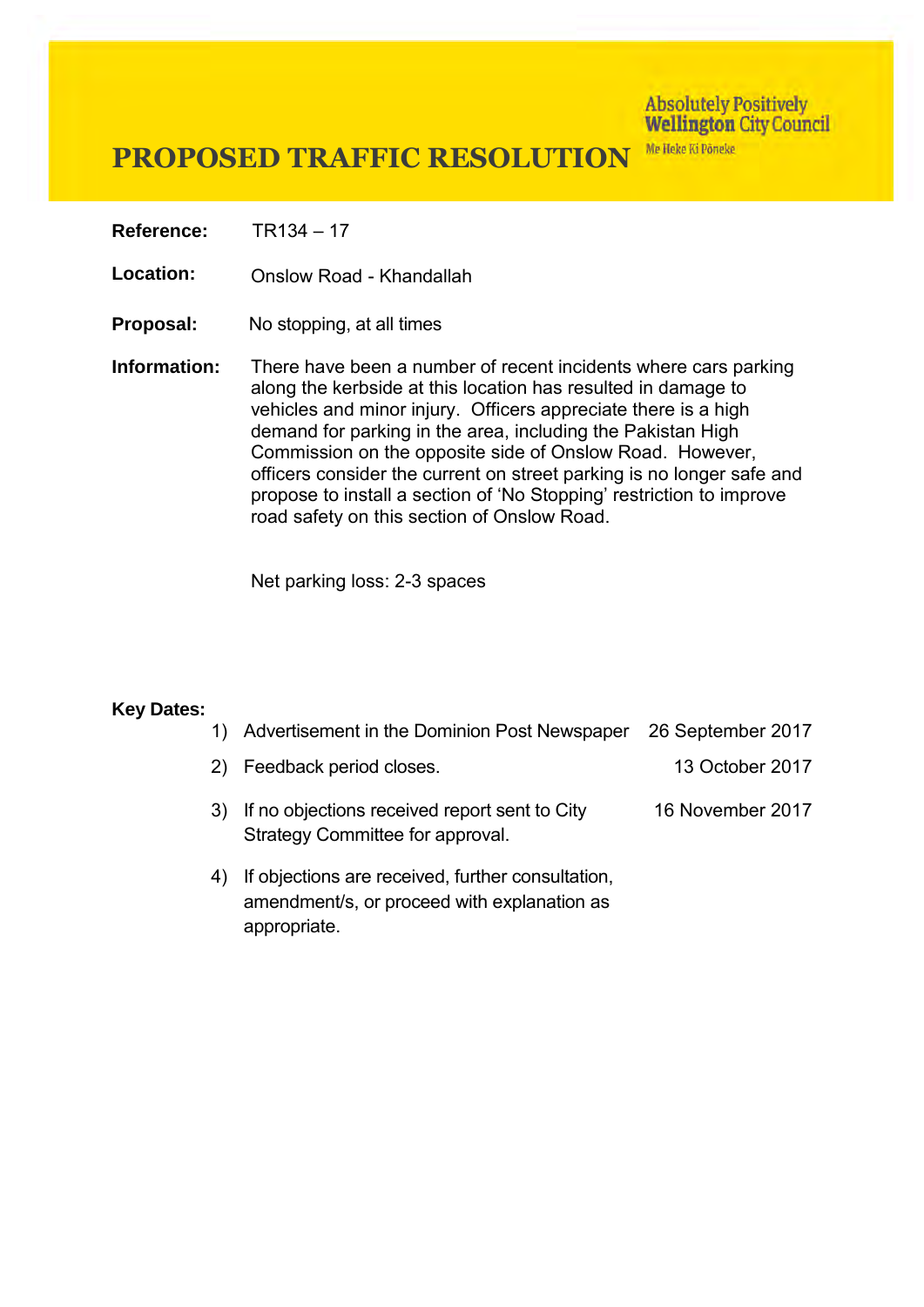**PROPOSED TRAFFIC RESOLUTION** Wellington City Council

**Absolutely Positively** Me Heke Ki Pôneke

## **Legal Description:**

*Add to from Schedule D (No Stopping Restrictions) of the Traffic Restrictions Schedule* 

| <b>Column One</b>  | Column Two                    | <b>Column Three</b>                                                                                                                                                                                                                                     |
|--------------------|-------------------------------|---------------------------------------------------------------------------------------------------------------------------------------------------------------------------------------------------------------------------------------------------------|
| <b>Onslow Road</b> | No stopping, at all<br>times. | West side, commencing 36<br>metres south its intersection<br>with Cashmere Avenue<br>(Grid coordinates<br>$x=$ 1,750,882.9849 m,<br>$y=5,432,083.298$ m), and<br>extending in a southerly<br>direction following the western<br>kerbline for 89 metres. |

| Prepared By: | Lubna Abdullah            | (Northern Area Traffic Engineer) |
|--------------|---------------------------|----------------------------------|
|              | Approved By: Steve Spence | (Chief Transport Advisor)        |

Date: 20/09/17

**WCC Contact:** 

Lubna Abdullah **Northern Area Traffic Engineer** Transport Group – Network Operations Wellington City Council 101 Wakefield Street / PO Box 2199, Wellington Phone: +64 4 803 8294

Email: lubna.abdullah@wcc.govt.nz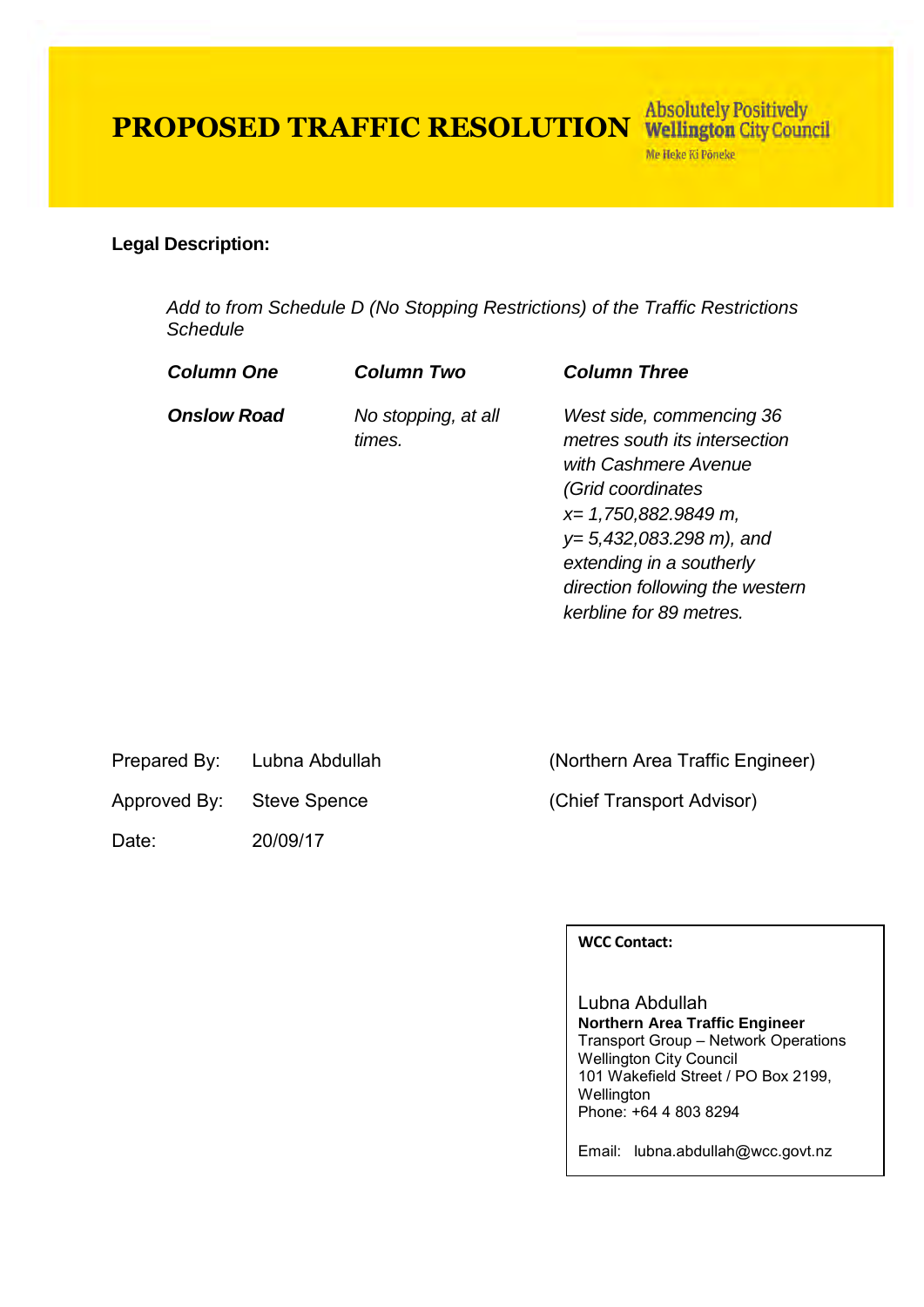

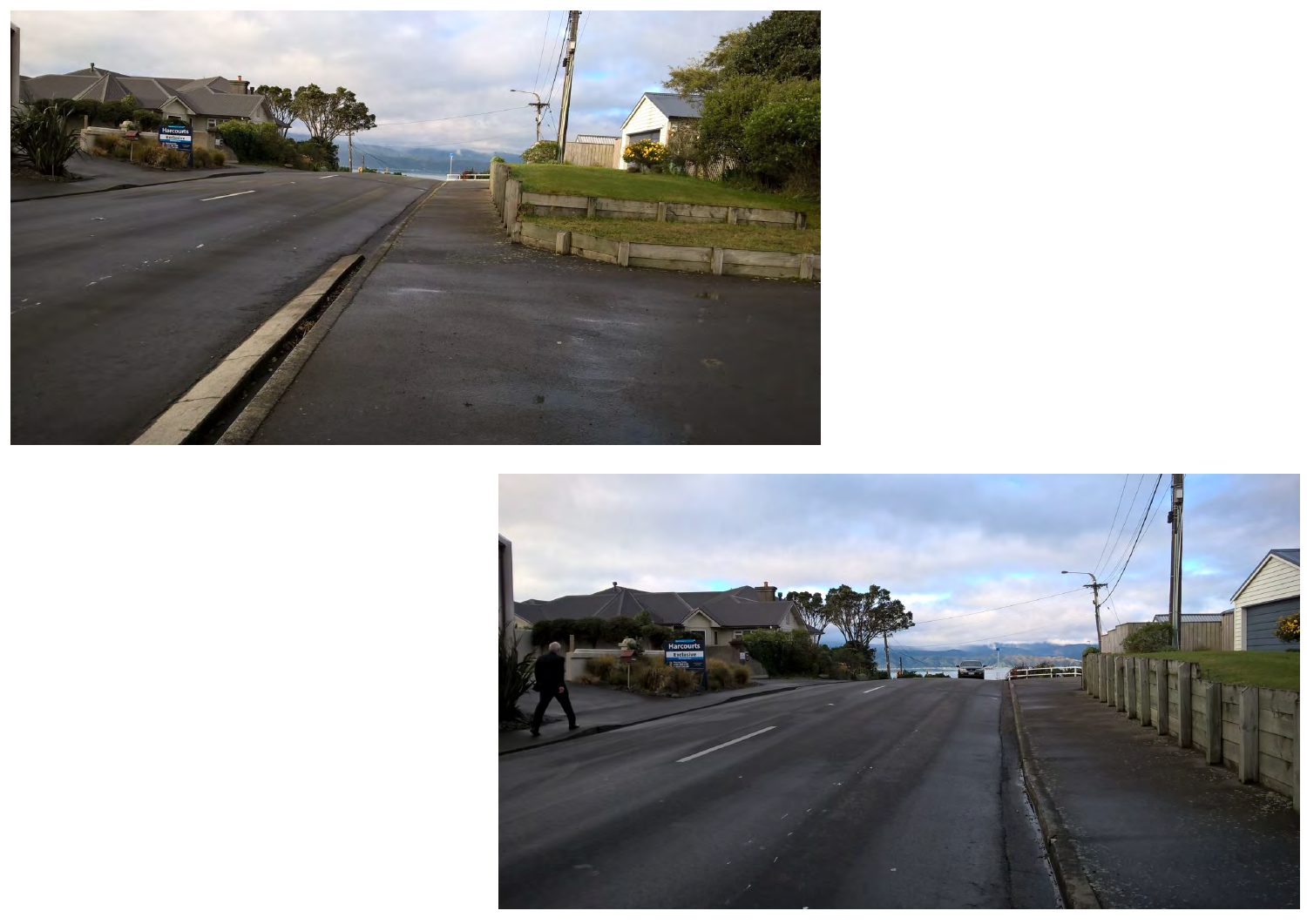